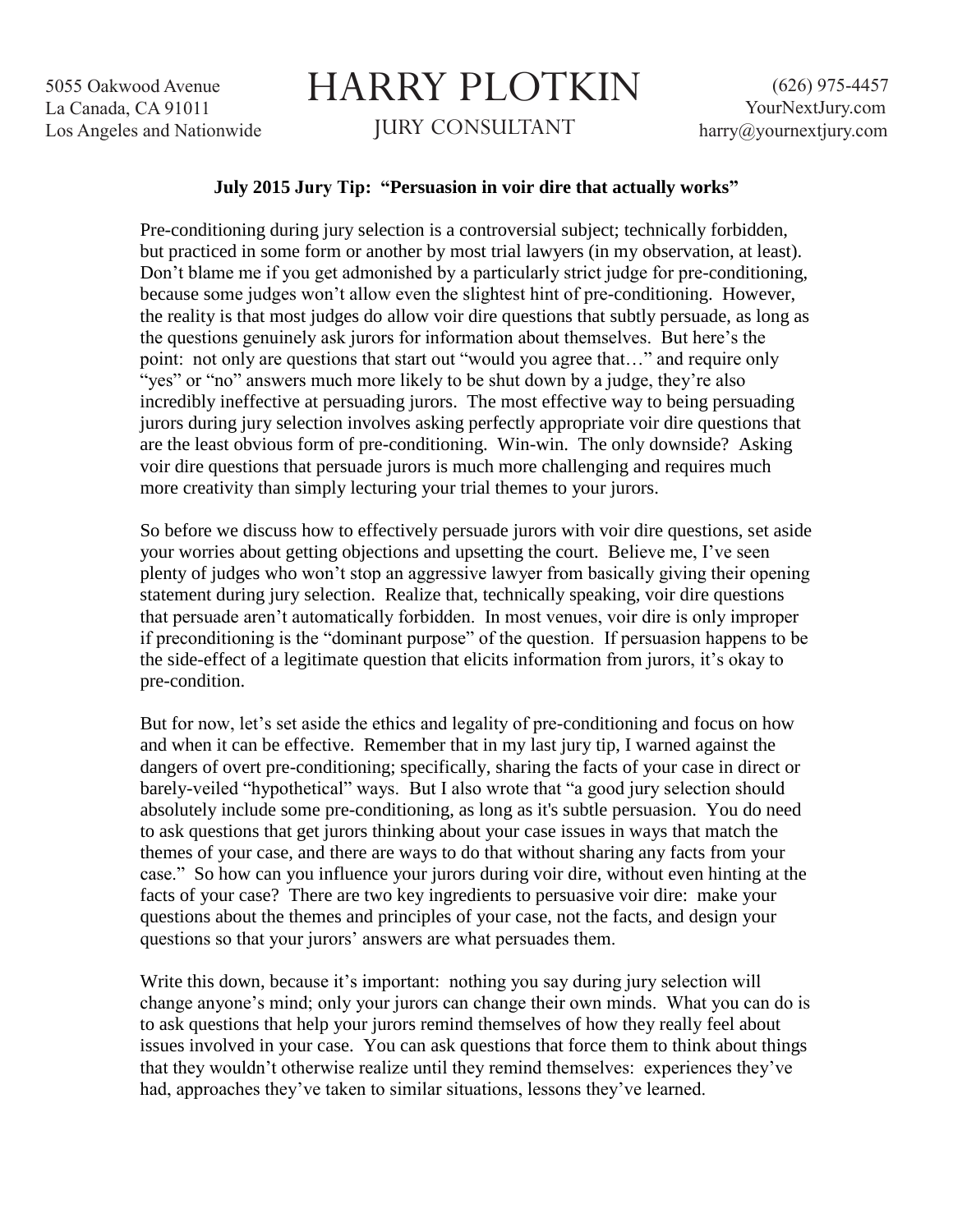This may sound obvious, but I can't stress how frequently during my jury selections I hear opposing counsel ask questions like "wouldn't you agree that teamwork and getting along with your co-workers is important?" or "don't you think it's possible for a lawyer to put his own financial interest before their client's best interest?" In a vacuum, who wouldn't agree that something is "possible" or "important?" Don't assume that just because all of your jurors nod and say they agree means you've made some progress or begun to persuade them. They certainly know what you'll be arguing, but they won't be more likely to believe it. And worst, they haven't internalized your theme: you haven't found a way for your jurors to make your points important or real or probable to them.

Instead, your voir dire questions have to remind jurors to think about what they've actually done or how they actually feel… and only when your jurors make that personal connection will they begin thinking about the case in the ways you want them to think. In a recent medical malpractice trial, I wanted jurors on-board with the thinking that "early detection is the best protection" against cancer. Without being reminded that they've heard that maxim over and over from the medical community, our jurors were vulnerable to believing that discovering cancer too late to fix can happen even with good health care. So I had my client ask our jurors if they had heard about the importance of early detection… and if anyone had put that idea into action. One by one, the jurors reminded themselves that they got preventative tests like mammograms, routine medical tests, or annual checkups. "Even without any signs or symptoms of a medical problem" we asked? "Of course, my doctor expects me to" they realized. Reminding them of what they'd heard and what they'd practiced as patients persuaded them to think differently (and along our lines) than they would have otherwise.

The best persuasion in voir dire involves lawyers tailoring questions to the unique experiences of their jurors, and showing jurors that they apply the same approaches in their jobs or lives that the lawyer hopes they apply to their client. This isn't easy to do and involves some improvisation, but can be planned if you understand the principles you're trying to demonstrate. Let's say that you're suing a professional for making a negligent mistake through lack of diligence, like a doctor failing to double-check a medical chart or an accountant missing a red flag in financial statements. Pick out a few jurors with jobs that you understand and tailor questions to their jobs that basically ask the juror "what do you do to make sure you're being extra careful and not making mistakes?" Ask a plumber "after you've fixed a pipe, do you check a second time to make sure the leak is gone, just to be careful? Why?" Ask an accountant "when do prepare a customer's tax return, do you go over anything more than once, just to be sure you didn't make any mistakes? Why?" And follow up with "now, in your job, if you make a mistake, what's the worst thing that could happen? OK, so let me ask you this: do you think it's less important for a surgeon operating on a sick patient to double-check things than someone who does your job? Why not?"

Now I realize that improvising voir dire by tailoring questions on the spot to your jurors' unique experiences can be tough, so luckily there are some short-cuts that can be effective. My war story about early prevention illustrates one easy-but-effective method: